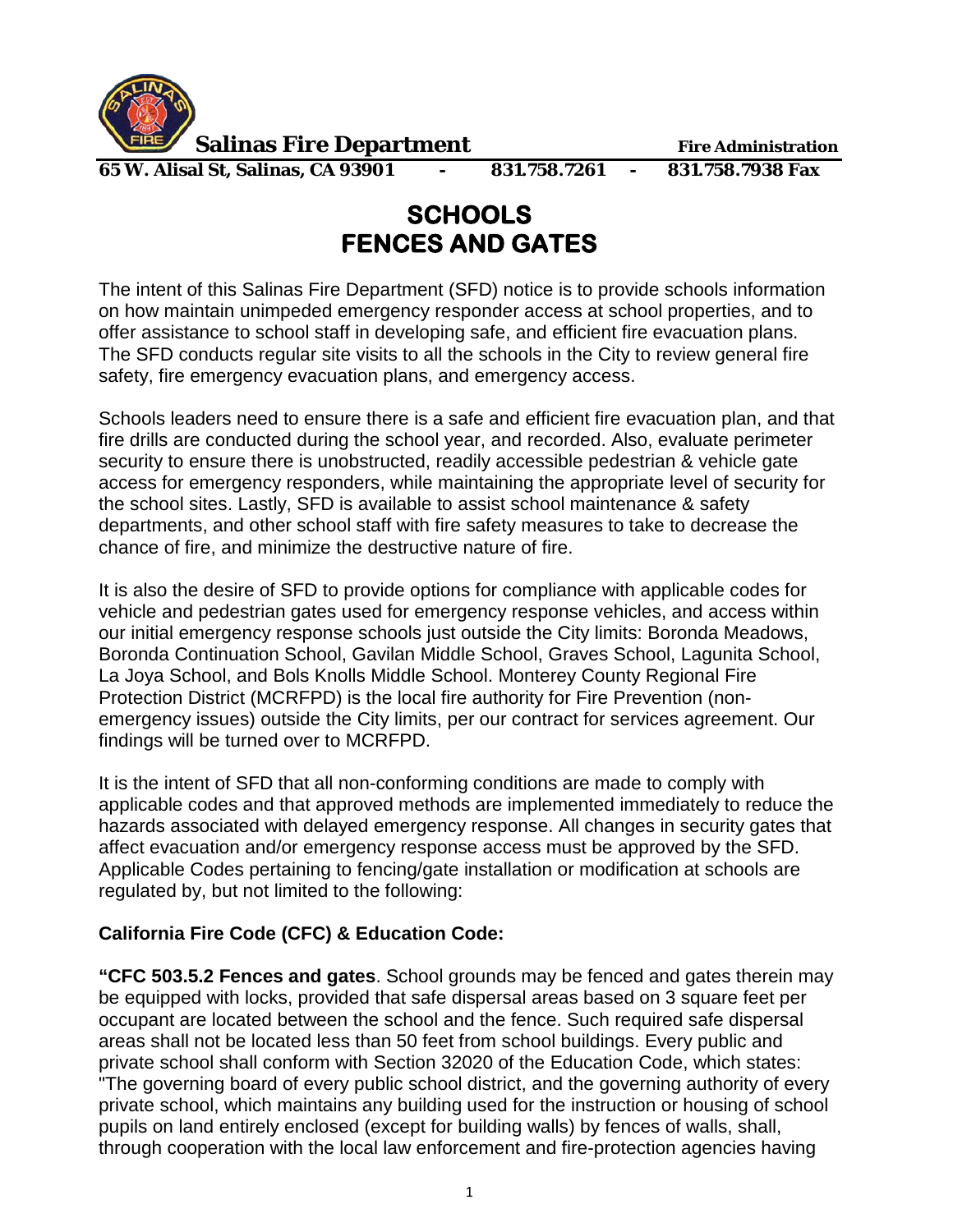jurisdiction of the area, make provision for the erection of gates in such fences or walls. The gates shall be of sufficient size to permit the entrance of the ambulances, police equipment and fire-fighting apparatus used by the law enforcement and fire-protection agencies. There shall be no less than one such access gate and there shall be as many such gates as needed to assure access to all major buildings and around areas. If such gates are to be equipped with locks, the locking devices shall be designed to permit ready entrance by the use of the chain or bolt-cutting devices with which the local law enforcement and fire-protection agencies may be equipped."

**"CFC 503.6 Security gates.** The installation of security gates across a fire apparatus access road shall be approved by the fire chief. Where security gates are installed, they shall have an approved means of emergency operation. The security gates and the emergency operation shall be maintained operational at all times. Electric gate operators, where provided, shall be listed in accordance with UL 325. Gates intended for automatic operation shall be designed, constructed and installed to comply with the requirements of ASTM F 2200."

The installation of security gates across required evacuation path, and/or fire apparatus access road shall be approved by the fire chief. To help expedite review, SFD recommends Maintenance Departments submit the completed DSA-810 form, and a site plan to the SFD for review prior to installation of security gates, and review of security gates already installed or that have not been reviewed by SFD.

Some of the common issues with security gates and upgrades not reviewed by SFD include the following:

1. Card key access alone not to be an acceptable fail-safe method for emergency access.

2. Lack of updated access plans. SFD and MCRFPD require current school site plans with primary, and if necessary, secondary vehicle/pedestrian gate access.

a. MCRFD is responsible fire prevention authority for the different schools outside the City Limits and shall be the primary security gate reviewer for the following schools: Boronda Meadows and Boronda Continuation School, Gavilan Middle School. Graves School, Lagunita School, and La Joya School.

3. Lack of action plan to bring the non-complaint gates into compliance with Education Code, CFC, UL, and ASTM requirements.

- 4. The following are options for securing gates:
	- a. Chain and padlock

b. Knox key switch override on the outside of the gate. Knox key switch shall be used in conjunction with card key or other automatic opener. Knox key switch available at **knoxbox.com** 

c. Knox Box w/ key adjacent to gate, mounted on approved mounting on wall or post.

d. 3M Opticom- Remote emergency opening

e. If using an electric gate, and loss of power occurs one of the following shall happen:

- 1) Allow for gate to be pushed open
- 2) Fail to opened position
- 3) Approved back up power